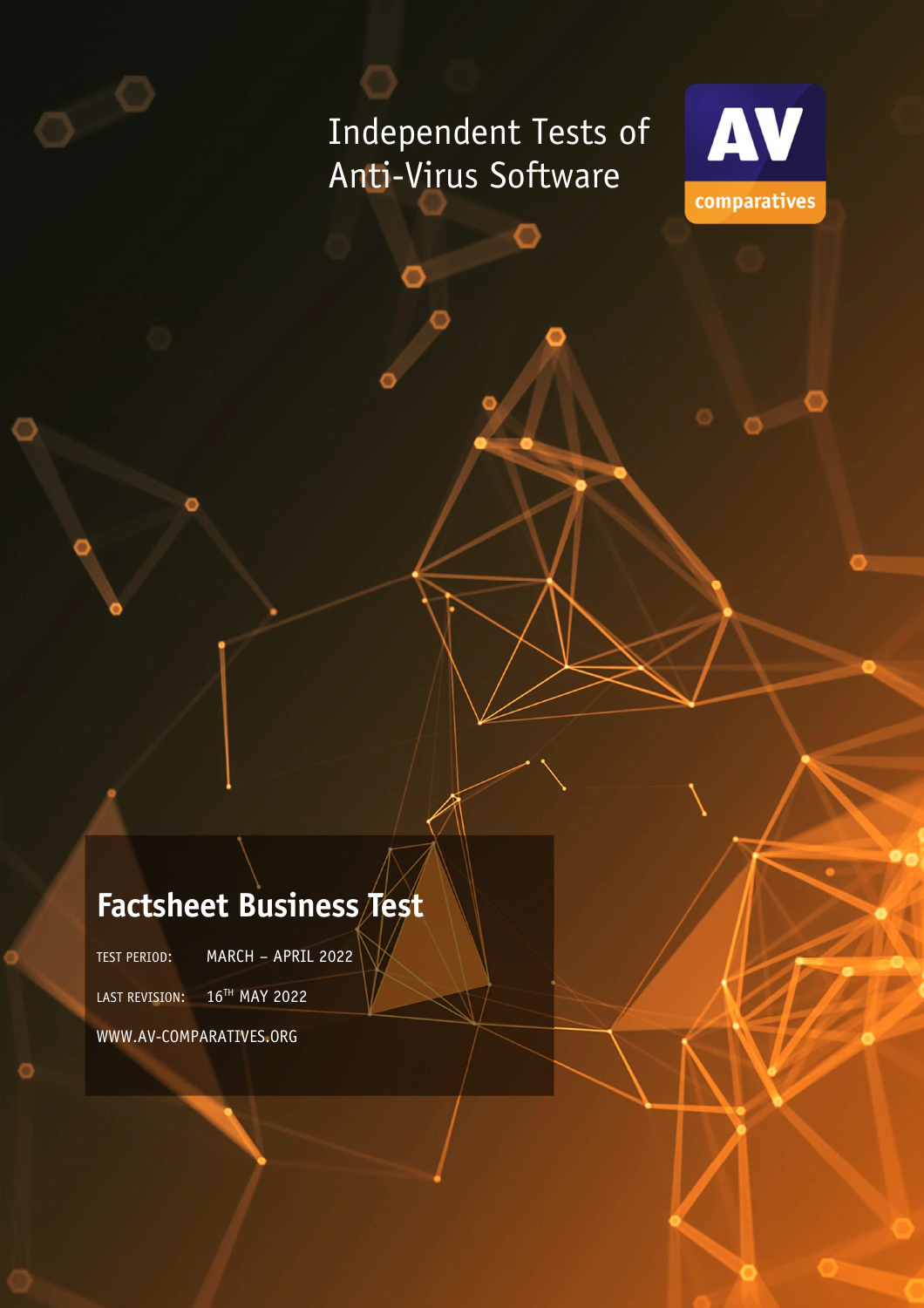### **Introduction**

This is a short fact sheet for our Business Main-Test Series<sup>1</sup>, containing the results of the Business Malware Protection Test (March) and Business Real-World Protection Test (March-April). The full report, including the Performance Test and product reviews, will be released in July. To be certified in July 2022 as an "Approved Business Product" by AV-Comparatives, the tested products must score at least 90% in the Malware Protection Test, with zero false alarms on common business software, and an FP rate on non-business files below the *Remarkably High* threshold. Additionally, products must score at least 90% in the overall Real-World Protection Test (i.e. over the course of four months), with less than one hundred false alarms on any clean software/websites, and zero false alarms on common business software. Tested products must also avoid major performance issues (impact score must be below 40) and have fixed all reported bugs in order to gain certification.

## **Tested Products**

| Vendor              | <b>Product</b>                                     | <b>Version</b><br><b>March</b> | <b>Version</b><br>April |
|---------------------|----------------------------------------------------|--------------------------------|-------------------------|
| <b>Acronis</b>      | Cyber Protect Cloud with Advanced Security pack    | 15.0                           | 15.0                    |
| Avast               | <b>Ultimate Business Security</b>                  | 22.1                           | 22.2                    |
| <b>Bitdefender</b>  | GravityZone Elite                                  | 7.4                            | 7.5                     |
| Cisco               | Secure Endpoint Essentials                         | 7.5                            | 7.5                     |
| <b>CrowdStrike</b>  | Falcon Pro                                         | 6.34                           | 6.37                    |
| Cybereason          | Enterprise                                         | 21.2                           | 21.2                    |
| <b>Elastic</b>      | Security                                           | 7.16                           | 7.16                    |
| <b>ESET</b>         | PROTECT Entry with ESET PROTECT Cloud              | 9.0                            | 9.0                     |
| G Data              | <b>Endpoint Protection Business</b>                | 15.1                           | 15.1                    |
| <b>K7</b>           | On-premises Enterprise Security Advanced           | 14.2                           | 14.2                    |
| <b>Kaspersky</b>    | Endpoint Security for Business - Select, with KSC  | 11.8                           | 11.8                    |
| <b>Malwarebytes</b> | EDR                                                | 1.2                            | 1.2                     |
| <b>Microsoft</b>    | Defender Antivirus with Microsoft Endpoint Manager | 4.18                           | 4.18                    |
| <b>Sophos</b>       | Intercept X Advanced                               | 10.8                           | 10.8                    |
| <b>Trellix</b>      | FireEye Endpoint Security                          | 34.28                          | 34.28                   |
| <b>VIPRE</b>        | <b>Endpoint Protection Cloud</b>                   | 12.3                           | 12.3                    |
| <b>VMware</b>       | Carbon Black Cloud Endpoint Standard               | 3.8                            | 3.8                     |
| <b>WatchGuard</b>   | Endpoint Protection Plus on Aether                 | 8.0                            | 8.0                     |

The following products<sup>2</sup> were tested under Windows 10 64-bit and are included in this factsheet:

<sup>1</sup> Please note that the results of the Business Main-Test Series cannot be compared with the results of the Consumer Main-Test Series, as the tests are done at different times, with different sets, different settings, etc. 2 Information about additional third-party engines/signatures used by some of the products: **Acronis**, **Cisco**, **Cybereason**, **G Data, Trellix** and **VIPRE** use the **Bitdefender** engine (in addition to their own protection features). **VMware** uses the **Avira** engine (in addition to their own protection features). **G Data**'s OutbreakShield is based on **Cyren**.

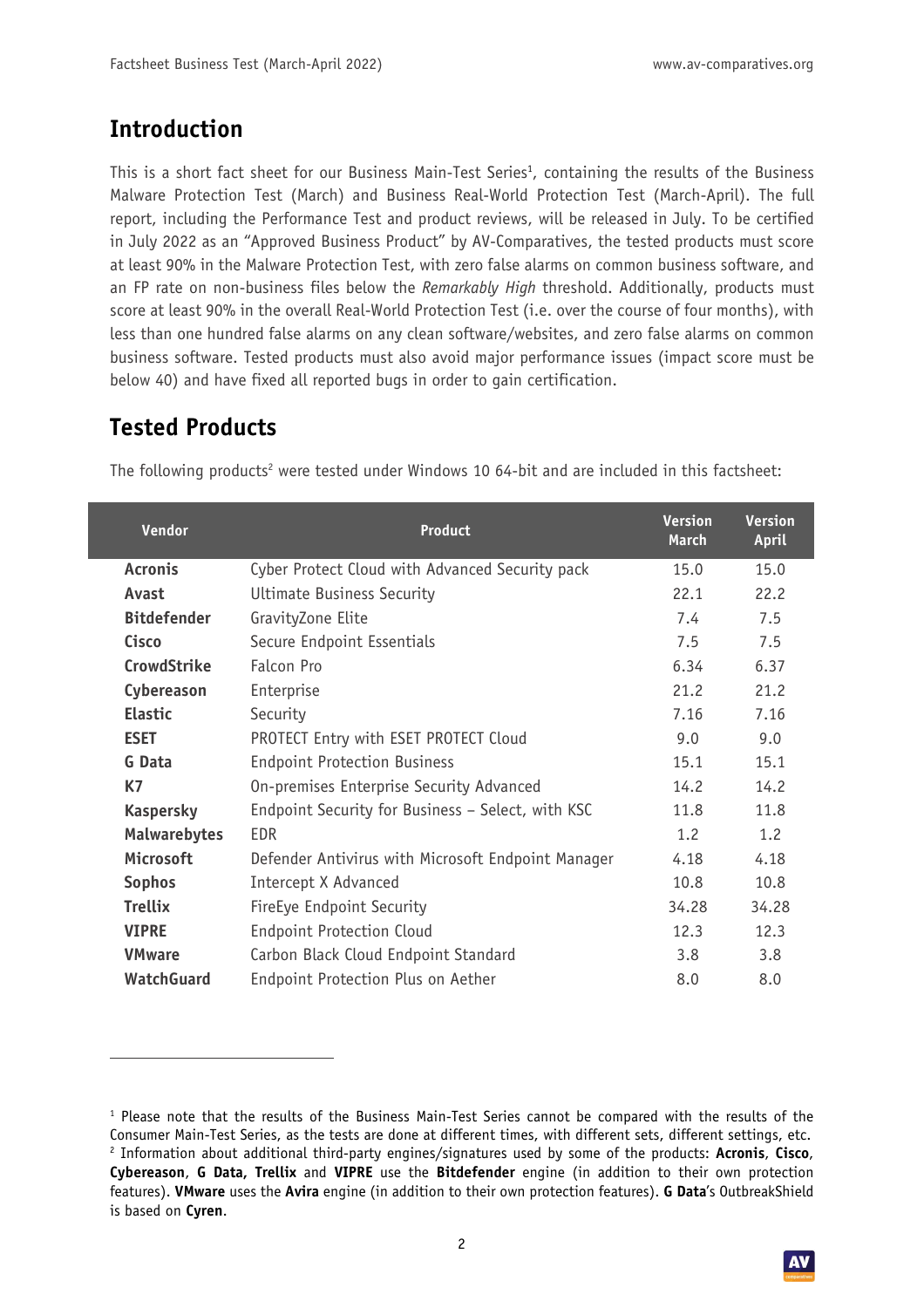#### **Settings**

In business environments, and with business products in general, it is usual for products to be configured by the system administrator, in accordance with vendor's guidelines, and so we invited all vendors to configure their respective products.

Only a few vendors provide their products with optimal default settings which are ready to use, and did therefore not change any settings.

Please keep in mind that the results reached in the Enterprise Main-Test Series were only achieved by applying the respective product configurations described here. Any setting listed here as enabled might be disabled in your environment, and vice versa. This influences the protection rates, false alarm rates and system impact. The applied settings are used across all our Enterprise Tests over the year. That is to say, we do not allow a vendor to change settings depending on the test. Otherwise, vendors could e.g. configure their respective products for maximum protection in the protection tests (which would reduce performance and increase false alarms), and maximum speed in the performance tests (thus reducing protection and false alarms). Please not that some enterprise products have all their protection features disabled by default, so the admin has to configure the product to get any protection.

Below we have listed **relevant deviations from default settings** (i.e. setting changes applied by the vendors):

**Acronis**: "Backup", "Vulnerability assessment", "Patch management", "Device control", "Data Loss Prevention" and "Data protection map" disabled. "Third-party scan engine" enabled.

**Avast**: "Scan for potentially unwanted programs (PUPs)" was enabled in "File Shield", "Web Shield" and "Mail Shield".

**Bitdefender**: "Sandbox Analyzer" (for Applications and Documents) enabled. "Analysis mode" set to "Monitoring". "Scan SSL" enabled for HTTP and RDP. "HyperDetect" and "Device Control" disabled. "Update ring" changed to "Fast ring". "Web Traffic Scan" and "Email Traffic Scan" enabled for Incoming emails (POP3). "Ransomware Mitigation" enabled. "Process memory Scan" for "On-Access scanning" enabled. All "AMSI Command-Line Scanner" settings enabled for "Fileless Attack Protection".

**Cisco**: "On Execute File and Process Scan" set to Active; "Exploit Prevention: Script Control" set to "Block"; "TETRA Deep Scan File" disabled; "Exclusions" set to "Microsoft Windows Default"; Engines "ETHIS", "ETHOS", "SPERO" and "Step-Up" disabled.

**CrowdStrike**: everything enabled and set to maximum, i.e. "Extra Aggressive". "Sensor Visibility" for "Firmware" disabled. Uploading of "Unknown Detection-Related Executables" and "Unknown Executables" disabled.

**Cybereason**: "Anti-Malware" enabled; "Signatures mode" set to "Disinfect"; "Behavioral document protection" disabled; "Artificial intelligence" and "Anti-Exploit" set to "Moderate"; "Exploit protection", "PowerShell and .NET", "Anti-Ransomware" and "App Control" enabled and set to "Prevent"; "Exploit protection set to "Cautious"; all "Collection features" enabled; "Scan archives on access" enabled; Update interval set to 1 minute.



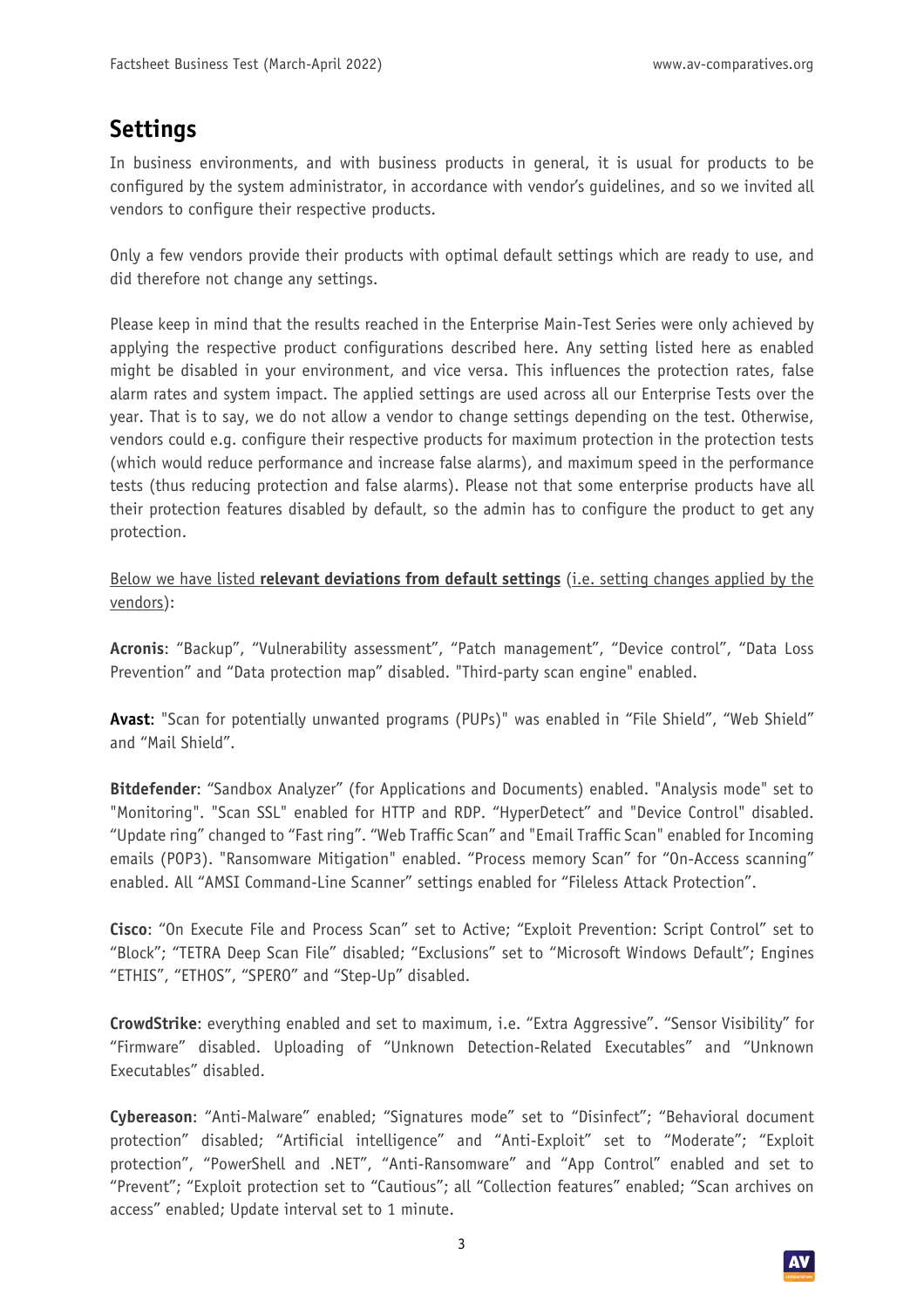**Elastic**: MalwareScore ("windows.advanced.malware.threshold") set to "aggressive".

**ESET**: All "Real-Time & Machine Learning Protection" settings set to "Aggressive".

**G Data**: "BEAST Behavior Monitoring" set to "Halt program and move to quarantine". "G DATA WebProtection" add-on for Google Chrome installed and activated. "Malware Information Initiative" enabled.

**Kaspersky**: "Adaptive Anomaly Control" disabled; "Detect other software that can be used by criminals to damage your computer or personal data" enabled;

**Malwarebytes**: "Expert System Algorithms", "Block penetration testing attacks", "Disable IE VB Scripting", "Java Malicious Inbound/outbound Shell Protection", "Earlier RTP blocking", "Enhanced sandbox protection" and "Thorough scan" enabled; "RET ROP Gadget detection", "Malicious LoadLibrary Protection" and "Protected applications" enabled for all applications; "Protection for MessageBox Payload" enabled for MS Office; "Malwarebytes Browser Guard" Chrome extension enabled.

**Microsoft**: Google Chrome extension "Windows Defender Browser Protection" installed and enabled; "CloudExtendedTimeOut" set to 55; "PuaMode" enabled.

**Sophos**: "Threat Case creation" and "Web Control" disabled.

**Trellix**: "Real-Time Indicator Detection" disabled, "Exploit Guard" and "Malware Protection" enabled.

**VIPRE**: "Firewall" and "IDS" enabled and set to "Block With Notify".

**VMware**: policy set to "Advanced".

**K7, WatchGuard:** default settings.

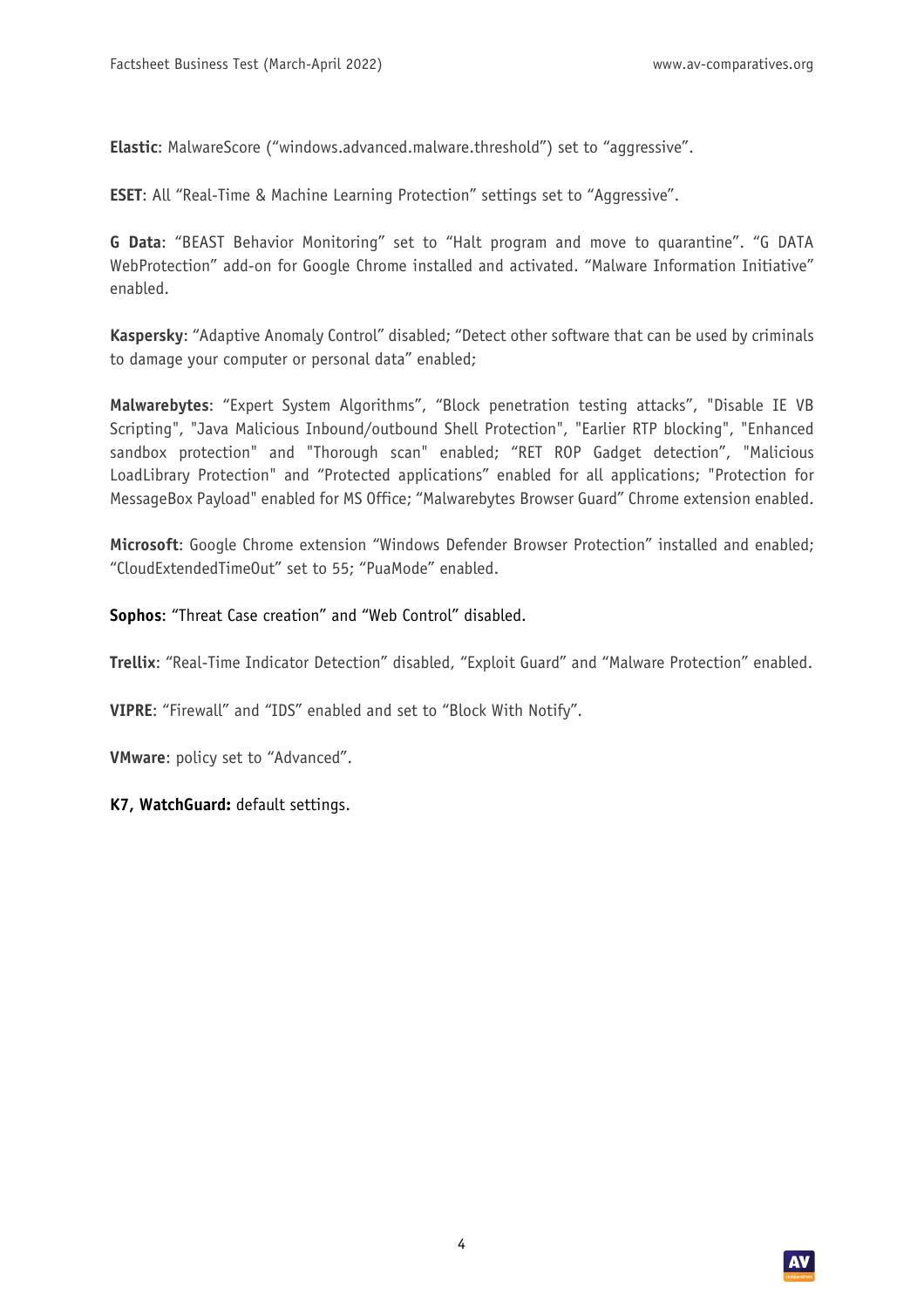### **Results**

#### **Real-World Protection Test (March-April)**

This fact sheet gives a brief overview of the results of the Business Real-World Protection Test run in March and April 2022. The overall business product reports (each covering four months) will be released in July and December. For more information about this Real-World Protection Test, please read the details available at https://www.av-comparatives.org. The results are based on a test set consisting of **373** test cases (such as malicious URLs), tested from the beginning of March till the end of April.



|                      | <b>Blocked</b> | <b>User</b><br>dependent | Compromised    | <b>PROTECTION RATE<sup>3</sup></b> | <b>False</b><br><b>Alarms</b> |
|----------------------|----------------|--------------------------|----------------|------------------------------------|-------------------------------|
| Bitdefender, G Data  | 372            |                          | 1              | 99.7%                              | 2                             |
| K7                   | 372            |                          | 1              | 99.7%                              | 8                             |
| Avast                | 371            |                          | 1              | 99.6%                              | $\mathbf 0$                   |
| Kaspersky, Microsoft | 371            | -                        | $\overline{c}$ | 99.5%                              | 1                             |
| <b>ESET</b>          | 370            | $\overline{\phantom{0}}$ | 3              | 99.2%                              | $\overline{0}$                |
| <b>VIPRE</b>         | 370            |                          | 3              | 99.2%                              | $\mathbf{1}$                  |
| WatchGuard           | 370            |                          | 3              | 99.2%                              | 13                            |
| <b>VMware</b>        | 369            |                          | 4              | 98.9%                              | 5                             |
| CrowdStrike          | 369            |                          | 4              | 98.9%                              | 17                            |
| Cisco                | 368            |                          | 5              | 98.7%                              | $\mathbf{1}$                  |
| Sophos               | 367            | -                        | 6              | 98.4%                              | 6                             |
| Acronis              | 366            | $\overline{\phantom{0}}$ | 7              | 98.1%                              | 1                             |
| Elastic              | 366            | -                        | 7              | 98.1%                              | 2                             |
| Trellix              | 365            | -                        | 8              | 97.9%                              | 3                             |
| Malwarebytes         | 363            |                          | 10             | 97.3%                              | 8                             |
| Cybereason           | 346            | -                        | 27             | 92.8%                              | 2                             |
|                      |                |                          |                |                                    |                               |

 $^3$  User-dependent cases are given half credit. For example, if a program blocks 80% by itself, and another 20% of cases are user-dependent, we give half credit for the 20%, i.e. 10%, so it gets 90% altogether.

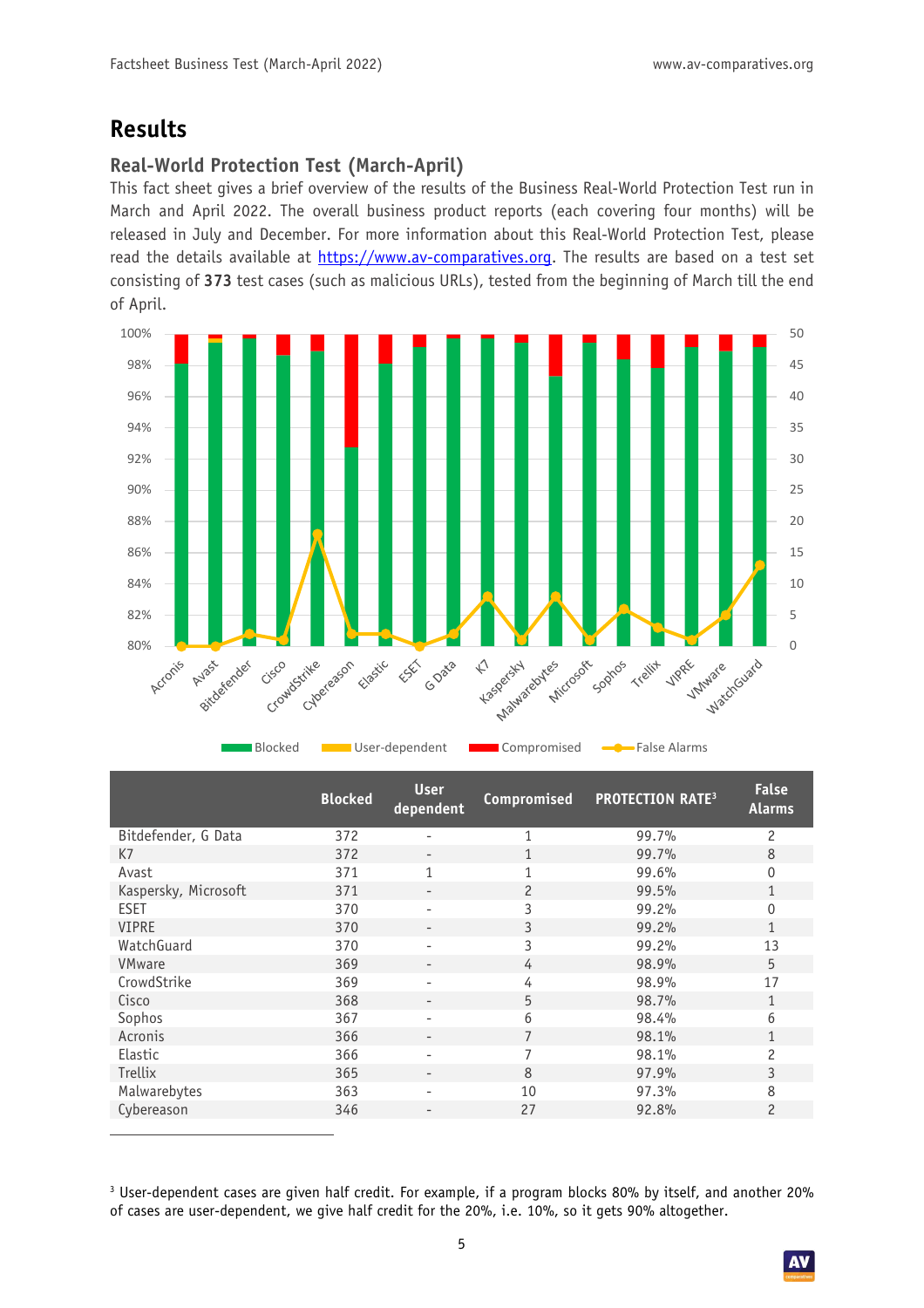#### **Malware Protection Test (March)**

The Malware Protection Test assesses a security program's ability to protect a system against infection by malicious files before, during or after execution. The methodology used for each product tested is as follows. Prior to execution, all the test samples are subjected to on-access scans (if this feature is available) by the security program (e.g. while copying the files over the network). Any samples that have not been detected by the on-access scanner are then executed on the test system, with Internet/cloud access available, to allow e.g. behavioural detection features to come into play. If a product does not prevent or reverse all the changes made by a particular malware sample within a given time period, that test case is considered to be a miss. For this test, **1,007** recent malware samples were used.

#### *False positive (false alarm) test with common business software*

A false alarm test done with common business software was also performed. All tested products had *zero* false alarms on common business software.



The following chart shows the results of the Business Malware Protection Test:

|                                                   | <b>Malware</b><br><b>Protection Rate</b> | <b>False Alarms on common</b><br>business software |
|---------------------------------------------------|------------------------------------------|----------------------------------------------------|
| VMware                                            | 100%                                     | 0                                                  |
| Acronis, Bitdefender, Trellix                     | 99.9%                                    | 0                                                  |
| Avast, Cisco, G Data, Kaspersky, Microsoft, VIPRE | 99.8%                                    | 0                                                  |
| Elastic                                           | 99.6%                                    | 0                                                  |
| Cybereason                                        | 99.5%                                    | 0                                                  |
| CrowdStrike                                       | 99.3%                                    | 0                                                  |
| Sophos                                            | $99.2\%$                                 | 0                                                  |
| K7                                                | 98.5%                                    | $\mathbf{0}$                                       |
| <b>ESET</b>                                       | 98.2%                                    | 0                                                  |
| Malwarebytes                                      | 97.6%                                    | $\mathbf{0}$                                       |
| WatchGuard                                        | 92.9%                                    | 0                                                  |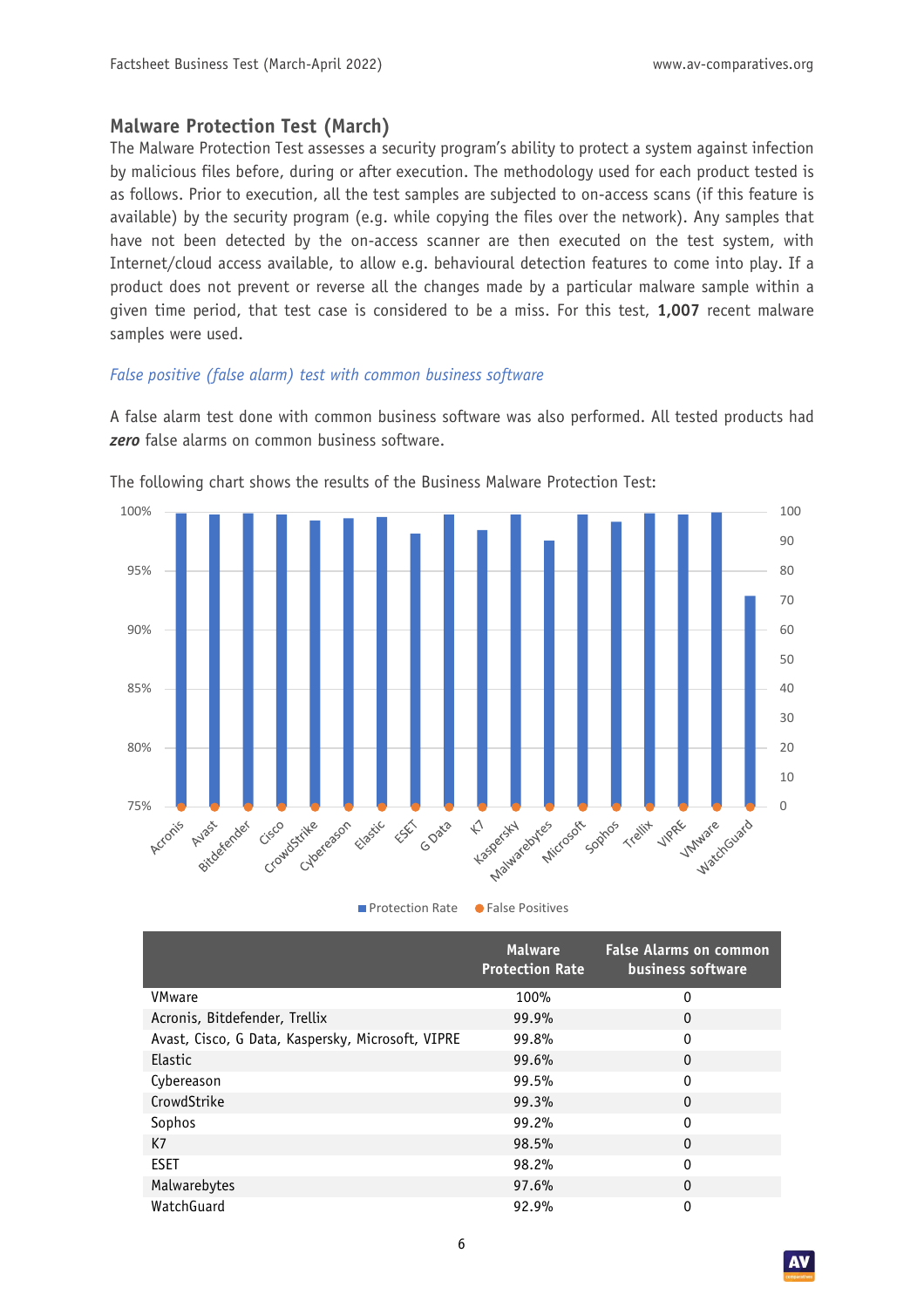In order to better evaluate the products' detection accuracy and file detection capabilities (ability to distinguish good files from malicious files), we also performed a false alarm test on non-business software and uncommon files. Results are shown in the tables below; the false alarms found were promptly fixed by the respective vendors. However, organisations which often use uncommon or nonbusiness software, or their own self-developed software, might like to consider these results. From this year onwards, products are required to have an FP rate on non-business files below the *Remarkably High* threshold in order to be approved (as announced last year). This is to ensure that tested products do not achieve higher protection scores by using settings that cause excessive levels of false positives.

| FP rate         | Number of FPs on<br>non-business files |
|-----------------|----------------------------------------|
| Very Low        | $0 - 5$                                |
| Low             | $6 - 15$                               |
| Medium/Average  | $16 - 35$                              |
| High            | $36 - 80$                              |
| Very High       | 81-125                                 |
| Remarkably High | >125                                   |

|                                                                      | FP rate on<br>non-business files |
|----------------------------------------------------------------------|----------------------------------|
| Acronis, ESET, Kaspersky, Microsoft                                  | Very Low                         |
| Avast, Bitdefender, Cybereason,<br>Sophos, VIPRE, VMware, WatchGuard | Low                              |
| K7, Trellix                                                          | Medium/Average                   |
| Cisco, CrowdStrike, Elastic, G Data                                  | High                             |
|                                                                      | Very High                        |
| Malwarebytes                                                         | Remarkably High                  |

It should be noted that Malwarebytes had *Remarkably High* levels of false positives on non-business files. Administrators should consider whether this might create problems in their respective organisations' specific environments.